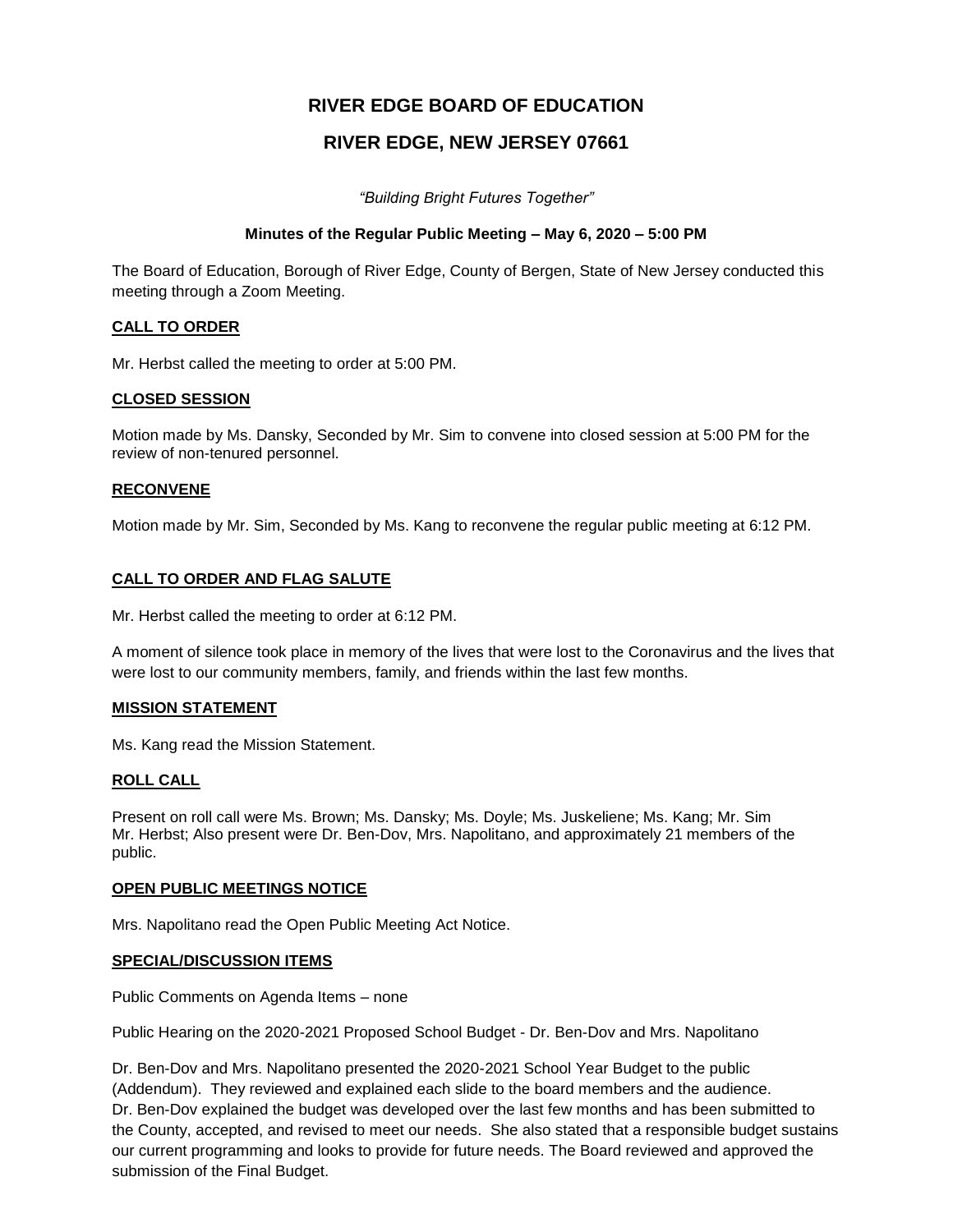#### **SUPERINTENDENT**

Dr. Ben-Dov reported on the following:

- We are in week seven of Virtual Learning. We have learned that school will be closed to the end of the 2019/2020 school year.
- This week is Teacher Appreciation Week. We are truly grateful to all of our teachers. We have tried our best to show our appreciation creatively, virtually with videos and padlets that were sent to the teachers. This was done by PTO's students, and administrators. Ms. Dansky and her husband made a donation to the Center of Food Action. We are very grateful for such a wonderful donation on behalf of our teaching community.
- We administered a survey to the parent community based on parent's questions and comments. We wanted to see how we can improve our Virtual Learning for students. We wanted to see the length of time it takes students to complete their work, what was the balance between the work that was given, the level of stress the family was experiencing, the responsiveness of the teachers and staff to their students, and how we can improve learning for individual students for every grade level and every class. We weren't interested in statistics and therefore, requested for the answers not to be anonymous. In this way we could provide specific feedback to teachers based on their students' needs. 506 families responded and most were positive. There were some constructive suggestions: most wanted more interactive instruction. They also wanted to have more clarity and consistency with weekly schedules and wanted them to include related arts. They also wanted more balance between screen time and written assignments. Dr. Ben-Dov shared that 96.3% who took the survey felt that teachers/staff "have been available and helpful to my child during the remote learning experience." She applauded the staff for that.
- There is a motion on tonight's agenda approving the Preparedness Plan that was made from the previous requirements by the Department of Education. We will have a new Preparedness Plan by the May  $18<sup>th</sup>$  board meeting. Dr. Ben-Dov received a notice changing the new information they requested. There is a new checklist in which we need to document what we are doing with our closure and Virtual Learning. They are requesting class assignments by grade level, group, and individual work, differentiation of instruction, plans for ESL, and building maintenance during the closure. Special Education requirements need more clarification especially about the Extended School year Plans. At this time we were required to prepare for summer school in July with inhouse and Virtual Learning. Dr. Ben-Dov is not sure how to plan effectively for both so she is looking for clarity from the Department of Education. At this time we will do our best to create a Preparedness Plan based on our understanding of the requirements.
- Dr. Ben-Dov would like to have a discussion with the board members at the May 18<sup>th</sup> board meeting to discuss how to plan for summer school and graduation.
- Dr. Ben-Dov attended a virtual SEPAG Meeting on April 27<sup>th</sup>. She stated Ms. Elmera did a wonderful job in guiding the parents on how to assist their children in the sessions. Dr. Ben-Dov is looking into having a virtual Parent Academy to address "Zoom fatigue."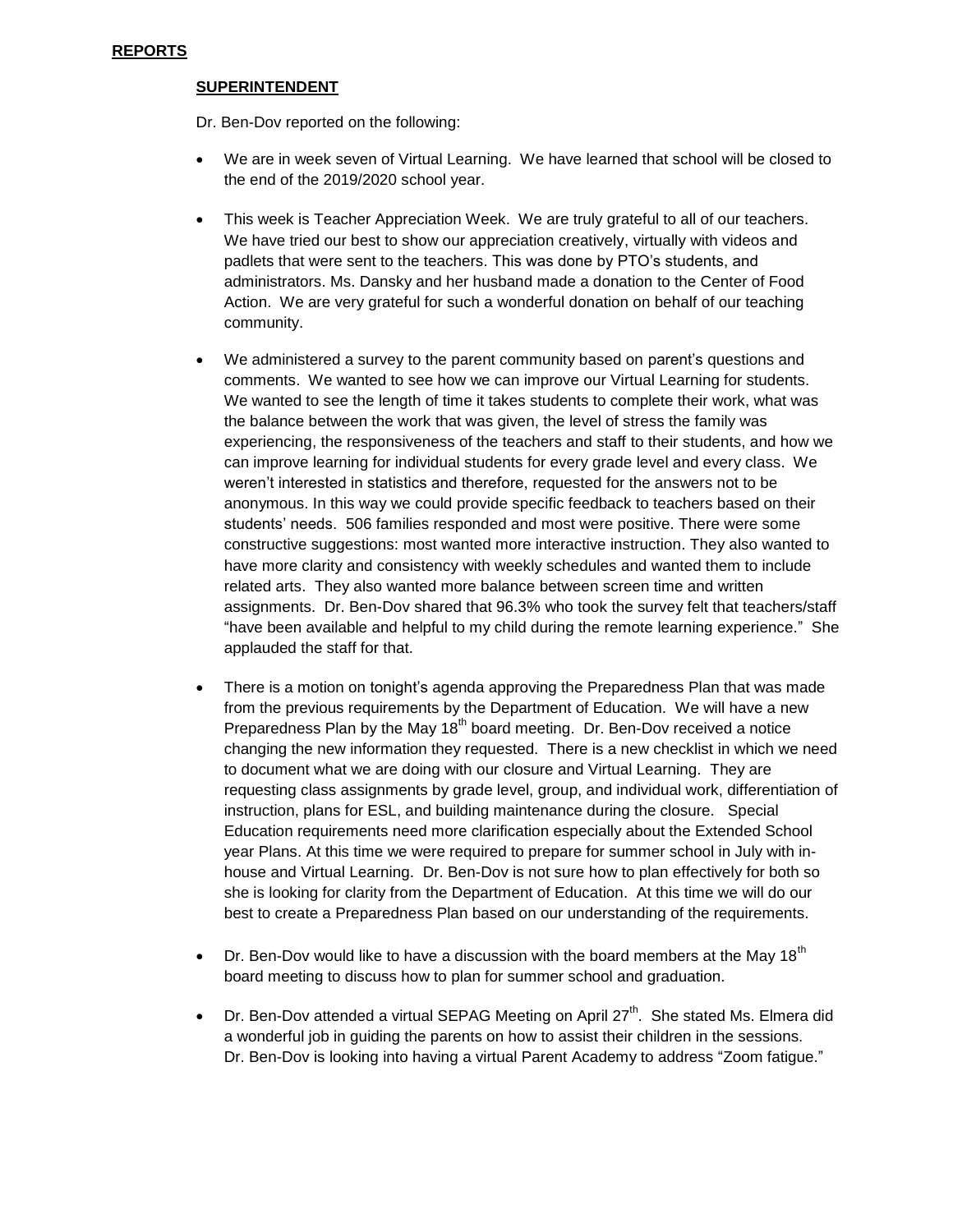## **PRINCIPAL**

Mr. Henzel reported on the following:

- On Friday, April 24th the fifth grade had a Zoom meeting with Astronaut Colonel Nick Hague. Through Ms. Humphries, husband's connections with the US Air Force, Colonel Hague had an hour long presentation with the students. It was incredible experience for the students.
- Specific survey information was distributed to each teacher this week. Teachers were able to analyze their class responses and will be reaching out to parents to provide support where necessary.
- This week, Mr. Henzel met with interested parents to review the latest round of Post Dismissal Instructional Academy. He had eight parents join him in a zoom session to learn about the program.
- One of our very own Roosevelt School students, Leana, has been named a Zaner-Bloser National Handwriting Contest State Winner. Congratulations to Leana! We are really proud of her.
- Mr. Henzel wanted to formally thank all of the teachers for all of their hard work and dedication during Virtual Learning. They are doing a great job. Happy Teacher Appreciation Week!

## **BOARD SECRETARY**

Mrs. Napolitano reported on the following:

- The custodians have been cleaning our facilities and we are also allowing limited service people in to take care of some of the projects now instead of over the summer since the students will not be coming back for the remainder of this school year. We are also preparing for our future for when the students and staff return to school. We are making sure it is clean and safe and meets the standards so everyone is comfortable coming back.
- Mrs. Napolitano spoke about the Cares Act: Education Stabilization Fund. It makes a portion of money available to the school based on Title One Funds. It's for School Emergency Relief in various areas such as mental health services and supports, technology, training, supplies for sanitizing, etc. We don't have information on how to get those funds yet, but we are anticipating direction soon.

## **PRESIDENT**

Mr. Herbst reported on the following:

- Mr. Herbst stated it has been a tough seven weeks for everyone. It is very inspiring the way everyone is coming together and getting the work done. We appreciate our teachers and staff and he thanked them.
- Mr. Jim Gaffney, President of the Bergen County School Board Association, has been keeping the School Board Presidents informed of school board events. He stated schools will be closed for the remainder of the school year, the CSA evaluation due date is as originally planned, and all counties will have a remote county meeting. Bergen County's meeting will be on May  $27<sup>th</sup>$  and Mr. Herbst will attend. The Delegate Assembly will be virtual and will be held on June  $27<sup>th</sup>$ . He also instructed the School Board Presidents to keep their eye on state aid because it may change due to Governor Murphy's request for more financial assistance.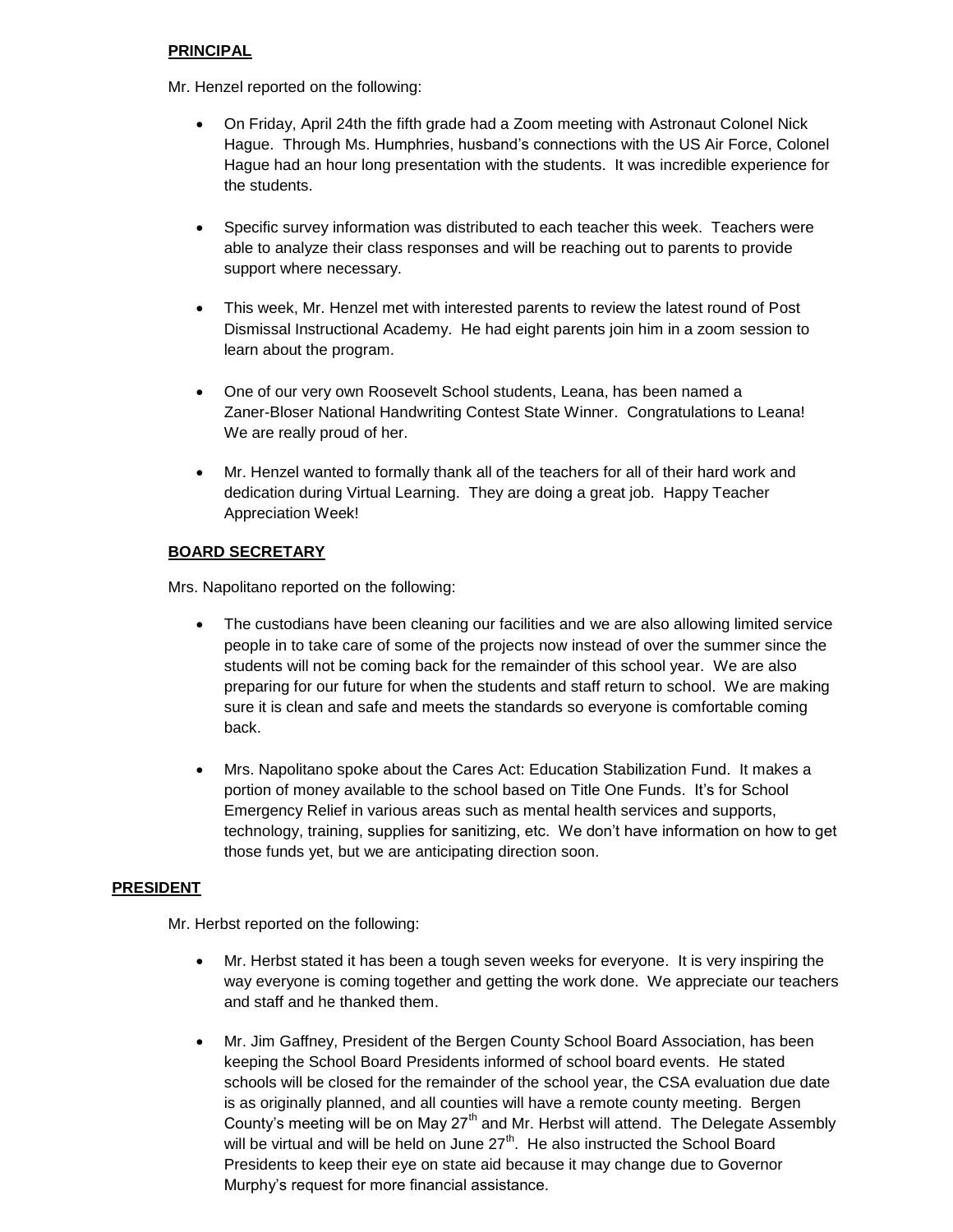### **COMMITTEES**

 Ms. Brown spoke about the Curriculum and Instruction Committee Meeting that took place on April 23rd. They spoke about Special Education and remote learning and spoke with administration addressing questions that came up.

#### **MOTIONS TO BE ACTED UPON**

#### **A**. **ADMINISTRATION/POLICY**

- **1**. That the Board of Education approve the Minutes and Confidential Minutes of April 22, 2020.
- **2**. That the Board of Education approve, with the recommendation of the Superintendent approve the Stronge Model to be used as the District Evaluation Rubric for Teachers, Principals, and other Certified Staff for the 2020-2021 school year.
- **3**. WHEREAS, in response to the COVID-19 pandemic, the Governor has declared a state of emergency and a public health emergency, and ordered all schools closed for in-person instruction; and

WHEREAS, in response to the COVID-19 pandemic, the Legislature has revised N.J.S.A. 18A:7F-9 to permit the use of virtual instruction to establish compliance with the 180 school day requirement during a public health emergency, subject to Board approval of a virtual instruction program;

NOW THEREFORE, BE IT RESOLVED that the Board hereby approves River Edge School Closure Preparedness Plan which includes the program of virtual instruction to meet the 180 school day requirement, which was previously submitted to the Department of Education on March 13, 2020 and implemented since the District's closure on March 16, 2020.

**4**. That the Board of Education approve the revised River Edge Elementary School Calendar for the 2019-2020 school year. (Addendum)

#### **Motion by: Ms. Brown Seconded by: Ms. Dansky**

Ayes: Ms. Brown, Ms. Dansky, Ms. Doyle, Ms. Juskeliene, Ms. Kang, Mr. Sim, Mr. Herbst Nays: None

#### **B**. **CURRICULUM/EDUCATION** – None

#### **C**. **BUILDINGS & GROUNDS** - None

#### **D**. **FINANCE/GRANTS/GIFTS**

**1**. That the Board of Education approve the Final 2020-2021 School Year Budget as follows:

|                            |       | <b>Budget</b> | Local Tax Levy |
|----------------------------|-------|---------------|----------------|
| Total General Fund         |       | \$19,976,779  | \$16,031,391   |
| Total Special Revenue Fund |       | \$1,204,342   | N/A            |
| Total Debt Service         |       | \$1,419,425   | \$1,200,325    |
|                            | Total | \$22,600,546  |                |

**Be It Further Resolved,** that the Board of Education requests the approval of a Capital Reserve Withdrawal in the amount of \$200,000. The District intends to utilize \$200,000 for paving, a new boiler, fire panel upgrade, classroom renovations, security projects, and waterproofing at Roosevelt School.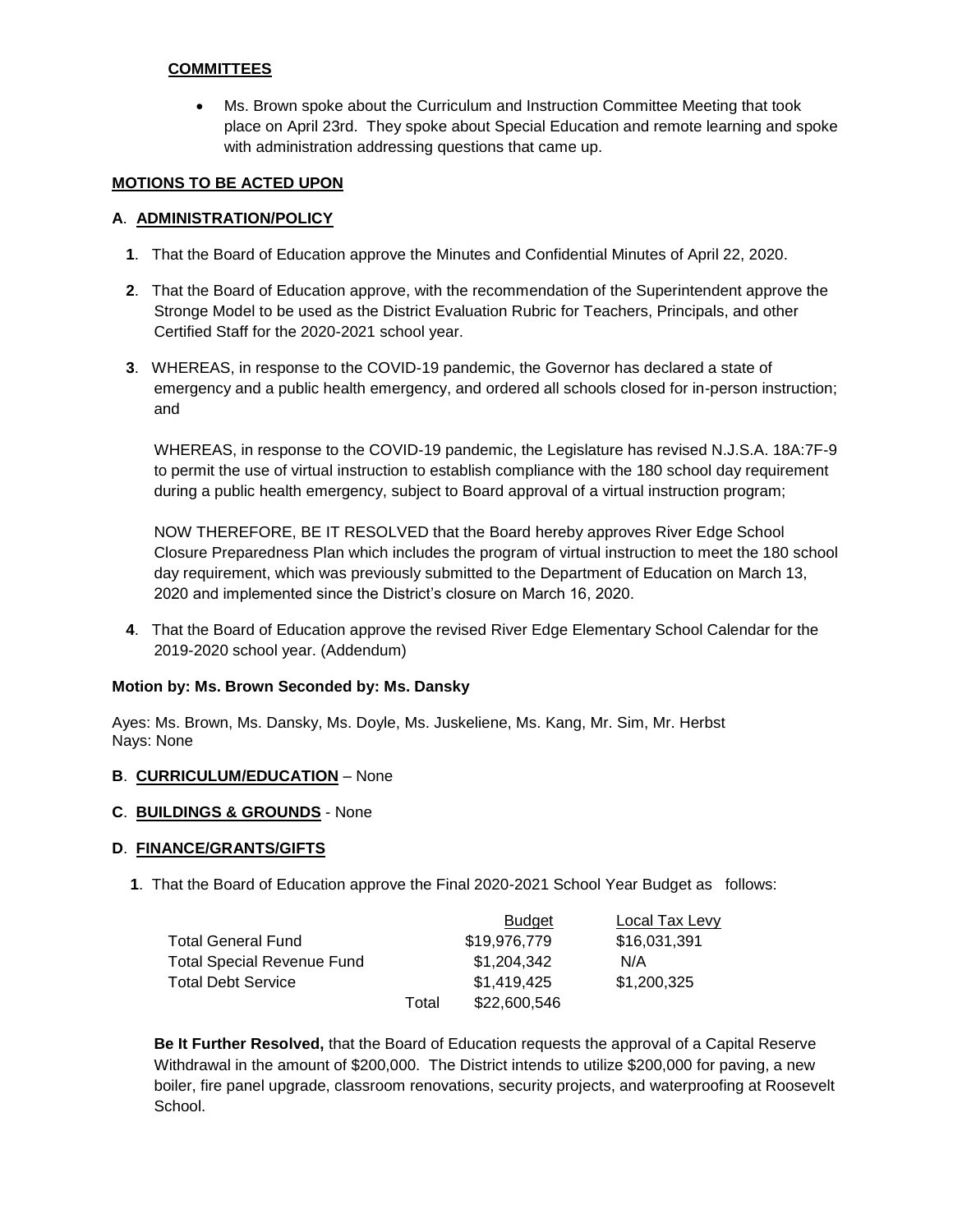**2**. That the Board of Education accept the \$140.00 donation from Jennifer Wong Hernandez for general use at Roosevelt School (Addendum).

## **Motion by: Ms. Kang Seconded by: Ms. Doyle**

Ayes: Ms. Brown, Ms. Dansky, Ms. Doyle, Ms. Juskeliene, Ms. Kang, Mr. Sim, Mr. Herbst Nays: None

#### **E**. **PERSONNEL**

- **1**. That the Board of Education, with the recommendation of the Superintendent, approve Doreen Luca, Payroll Coordinator, starting May 18, 2020 through June 30, 2020.
- **2**. That the Board of Education accept, with regret, the resignation of Donna Lindsay, Teacher, effective June 30, 2020.
- **3**. BE IT RESOLVED by the River Edge Board of Education (hereinafter referred to as the "Board") as follows:
	- 1. The Board hereby approves the request for a personal leave of absence by an employee whose name is on file in the Superintendent's office with pay through the close of business on June 30, 2020.
	- 2. The Board hereby approves the request for retirement by said employee effective at the close of business on June 30, 2020.
	- 3. The terms, stipulation and conditions of the Separation of Employment Agreement annexed to this Resolution, are hereby adopted and approved by the Board of Education. The Board President and School Business Administrator/Board Secretary are hereby authorized and directed to execute the attached Separation of Employment Agreement, and any other documents necessary to effectuate same.

#### **Motion by: Ms. Dansky Seconded by: Mr. Sim**

Ayes: Ms. Brown, Ms. Dansky, Ms. Doyle, Ms. Juskeliene, Ms. Kang, Mr. Sim, Mr. Herbst Nays: None

## **F**. **RIVER EDGE SPECIAL EDUCATION** - None

## **G**. **REGION V ADMINISTRATION & TRANSPORTATION** – None

#### **OLD/NEW BUSINESS**

Ms. Dansky will attend the Board of Directors Meeting of New Jersey School Boards Association on Friday, May 8<sup>th</sup>.

#### **PUBLIC DISCUSSION**

Mrs. Ortiz (287 Valley Road, River Edge) asked if Dr. Ben-Dov and the board members will consider opening school for the 2020-2021 school year earlier than September if the restrictions are lifted. Dr. Ben-Dov explained we are guided by the 180 day calendar and contractual agreements. We are not sure what the opening will look like. At this point, there is no discussion on this.

Ms. Kim (River Edge Resident) posted a lovely note thanking the teachers for all of their hard work during this time.